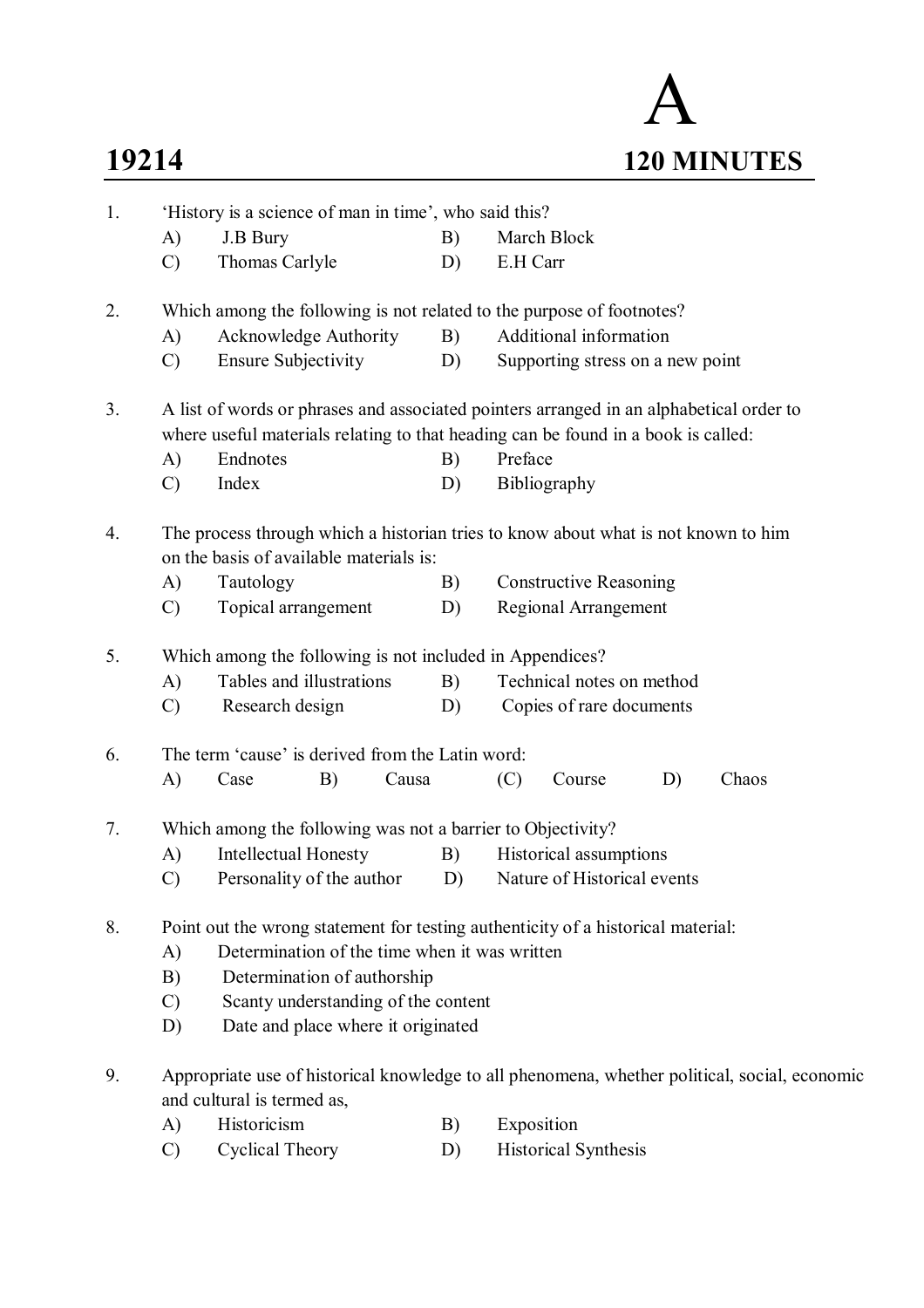| 10. | Old writing used in Inscriptions is called: |                                                                |    |                                                                                                         |  |  |  |  |  |  |  |
|-----|---------------------------------------------|----------------------------------------------------------------|----|---------------------------------------------------------------------------------------------------------|--|--|--|--|--|--|--|
|     | A)                                          | Epigraphy                                                      | B) | Paleo-Botany                                                                                            |  |  |  |  |  |  |  |
|     | $\mathcal{C}$                               | Chronology                                                     | D) | Palaeography                                                                                            |  |  |  |  |  |  |  |
| 11. |                                             | Who is known as 'father of Church Historiography'?             |    |                                                                                                         |  |  |  |  |  |  |  |
|     | A)                                          | St. Augustine                                                  | B) | Eusebius Pamphili                                                                                       |  |  |  |  |  |  |  |
|     | $\mathcal{C}$                               | Jerome                                                         | D) | <b>Sextus Julius Africanus</b>                                                                          |  |  |  |  |  |  |  |
| 12. |                                             | Who translated Hitopadesha into English language?              |    |                                                                                                         |  |  |  |  |  |  |  |
|     | A)                                          | William Jones                                                  | B) | <b>Charles Wilkins</b>                                                                                  |  |  |  |  |  |  |  |
|     | $\mathcal{C}$                               | Max Muller                                                     | D) | Christian Lessen                                                                                        |  |  |  |  |  |  |  |
| 13. |                                             | Babur Nama was written in:                                     |    |                                                                                                         |  |  |  |  |  |  |  |
|     | A)                                          | Persian                                                        | B) | Urdu                                                                                                    |  |  |  |  |  |  |  |
|     | $\mathcal{C}$                               | Arabic                                                         | D) | Chagatai Turkish                                                                                        |  |  |  |  |  |  |  |
| 14. |                                             | One among the pioneers of the study of South Indian history is |    |                                                                                                         |  |  |  |  |  |  |  |
|     | A)                                          | K.P Jayaswal                                                   | B) | S. Krishna Swami Iyengar                                                                                |  |  |  |  |  |  |  |
|     | $\mathcal{C}$                               | R.K. Mukherjee                                                 | D) | R.G. Bhandarker                                                                                         |  |  |  |  |  |  |  |
| 15. |                                             | Which among the following is not a work of Hegel?              |    |                                                                                                         |  |  |  |  |  |  |  |
|     | A)                                          | Science of Logic                                               | B) | Philosophy of Right                                                                                     |  |  |  |  |  |  |  |
|     | $\mathcal{C}$                               | The Birth of Tragedy                                           | D) | The Phenomenology of Mind                                                                               |  |  |  |  |  |  |  |
| 16. |                                             |                                                                |    | "The history of all hither-to existing societies is the history of class struggles" Who said this?      |  |  |  |  |  |  |  |
|     | A)                                          | Karl Marx                                                      | B) | <b>Immanuel Kant</b>                                                                                    |  |  |  |  |  |  |  |
|     | $\mathcal{C}$                               | Frederick Nietzsche                                            | D) | Herder                                                                                                  |  |  |  |  |  |  |  |
| 17. |                                             |                                                                |    | Author of the book On 'What is History'? From Carr and Elton to Rorty and White:                        |  |  |  |  |  |  |  |
|     | A)                                          | Keith Jenkins                                                  | B) | Hayden White                                                                                            |  |  |  |  |  |  |  |
|     | $\mathcal{C}$                               | Sir Geoffrey Elton                                             | D) | <b>Edward Said</b>                                                                                      |  |  |  |  |  |  |  |
| 18. |                                             | Who wrote the book The Wretched of the Earth?                  |    |                                                                                                         |  |  |  |  |  |  |  |
|     | A)                                          | Frantz Fanon                                                   | B) | Andre Gunter Frank                                                                                      |  |  |  |  |  |  |  |
|     | $\mathcal{C}$                               | Vincent Harding                                                | D) | Catherine Hall                                                                                          |  |  |  |  |  |  |  |
| 19. |                                             |                                                                |    | King Solomon secured the support of whom to obtain spices and other products from the east.             |  |  |  |  |  |  |  |
|     | A)                                          | Greeks<br>Arabs<br>B)                                          |    | $\mathcal{C}$<br>Phoenicians<br>D)<br>Romans                                                            |  |  |  |  |  |  |  |
| 20. | in:                                         |                                                                |    | Nazhikakottu was prevalent in Kerala even in the beginning of the 15 <sup>th</sup> century is mentioned |  |  |  |  |  |  |  |
|     | A)                                          | Unnunili Sandesam                                              | B) | Kokasandesam                                                                                            |  |  |  |  |  |  |  |
|     | $\mathcal{C}$                               | Mayura Sandesam                                                | D) | Unniadi Charitham                                                                                       |  |  |  |  |  |  |  |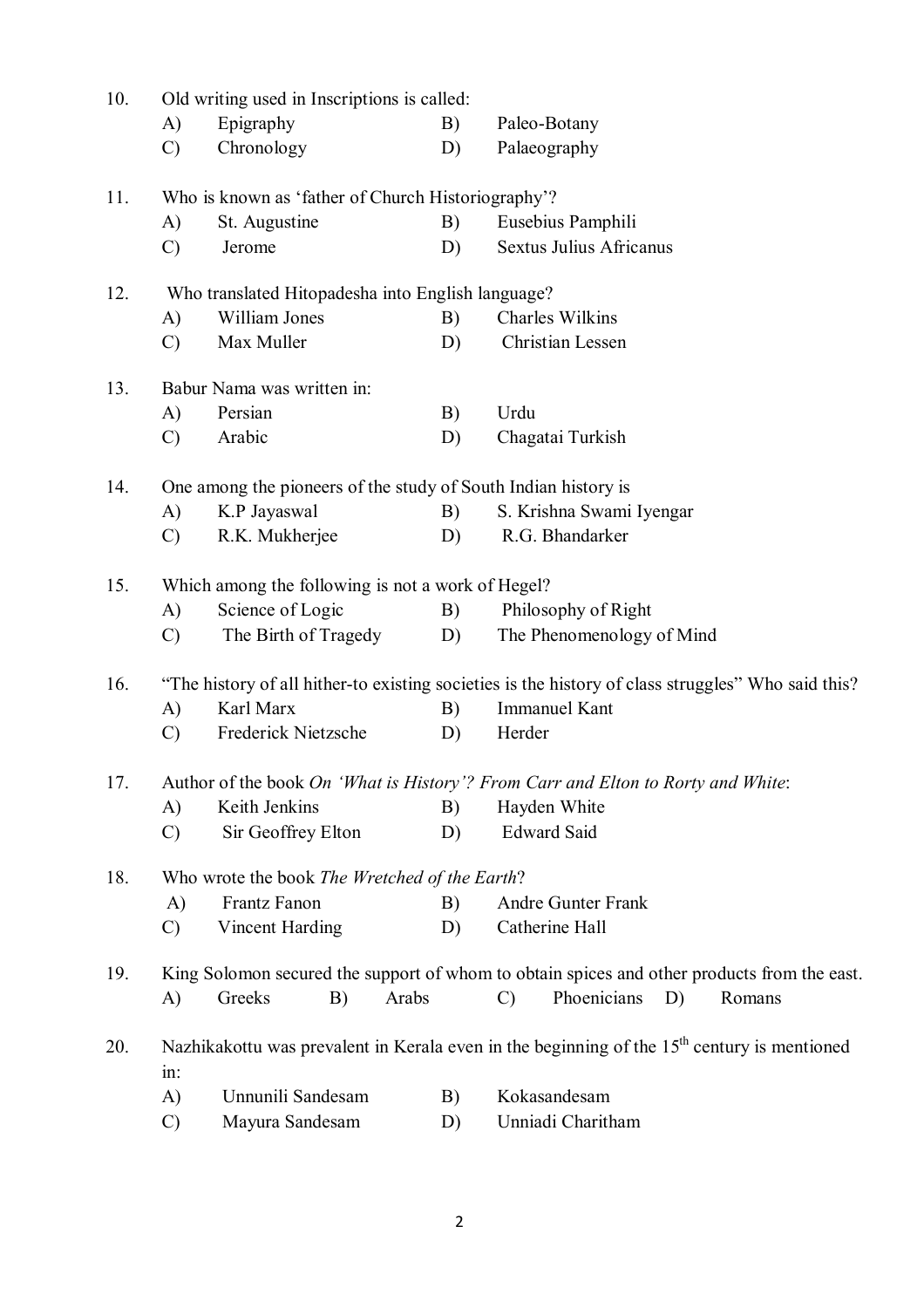| 21. | The first Inscription in Kerala, recorded in Kollam era:                         |                                                                |                                                                                          |           |          |               |                                                                                         |    |                                                                                        |  |  |
|-----|----------------------------------------------------------------------------------|----------------------------------------------------------------|------------------------------------------------------------------------------------------|-----------|----------|---------------|-----------------------------------------------------------------------------------------|----|----------------------------------------------------------------------------------------|--|--|
|     | A)                                                                               | Vazhapalli Inscription                                         |                                                                                          |           | B)       |               | <b>Avitathur Inscription</b>                                                            |    |                                                                                        |  |  |
|     | $\mathcal{C}$                                                                    | Jewish Copper plate                                            |                                                                                          |           | D)       |               | Mampalli Inscription                                                                    |    |                                                                                        |  |  |
| 22. |                                                                                  | Mayan was the chief deity of the Tinai                         |                                                                                          |           |          |               |                                                                                         |    |                                                                                        |  |  |
|     | A)                                                                               | Mullai                                                         | B)                                                                                       | Palai     |          | $\mathcal{C}$ | Marutham                                                                                | D) | Neytal                                                                                 |  |  |
| 23. |                                                                                  | South Kerala?                                                  | Which among the following was the most important Jain centre in early medieval period in |           |          |               |                                                                                         |    |                                                                                        |  |  |
|     | A)<br>$\mathcal{C}$                                                              | Srimulavasam<br>Kallil                                         |                                                                                          |           | B)<br>D) |               | Kinalur<br>Thirucharanam                                                                |    |                                                                                        |  |  |
| 24. |                                                                                  | One among the 32 Brahmin settlement of Kerala is.              |                                                                                          |           |          |               |                                                                                         |    |                                                                                        |  |  |
|     | A)                                                                               | Kurampala                                                      | B)                                                                                       | Aranmula  |          | $\mathcal{C}$ | Chennithala                                                                             | D) | Cherthala                                                                              |  |  |
| 25. | The day to day administration of the temple was handled by.                      |                                                                |                                                                                          |           |          |               |                                                                                         |    |                                                                                        |  |  |
|     | A)                                                                               | Atiyalar                                                       | B)                                                                                       | Poduval   |          | $\mathcal{C}$ | Perumal                                                                                 | D) | Chakyar                                                                                |  |  |
| 26. | Famous astronomer Sankara Narayana, lived in Mahodayapuram during the period of: |                                                                |                                                                                          |           |          |               |                                                                                         |    |                                                                                        |  |  |
|     | A)                                                                               | Kula Shekhara Alwar                                            |                                                                                          |           | B)       |               | Sthanu Ravi Varman                                                                      |    |                                                                                        |  |  |
|     | $\mathcal{C}$                                                                    | Bhaskara Ravi Varma                                            |                                                                                          |           | D)       |               | Vijaya Rama Varma                                                                       |    |                                                                                        |  |  |
| 27. |                                                                                  | The flood that devastated the Port of Kodungalloor occured in. |                                                                                          |           |          |               |                                                                                         |    |                                                                                        |  |  |
|     | A)                                                                               | 1331                                                           | B)                                                                                       | 1341      |          | $\mathcal{C}$ | 1351                                                                                    | D) | 1361                                                                                   |  |  |
| 28. |                                                                                  |                                                                |                                                                                          |           |          |               | In Kerala first Factory of English East India Company was erected at:                   |    |                                                                                        |  |  |
|     | A)                                                                               | Vizhinjam                                                      |                                                                                          |           | B)       | Thalasserry   |                                                                                         |    |                                                                                        |  |  |
|     | $\mathcal{C}$                                                                    | Purakkad                                                       |                                                                                          |           | D)       | Cochin        |                                                                                         |    |                                                                                        |  |  |
| 29. |                                                                                  |                                                                |                                                                                          |           |          |               | Electricity agitation was a protest against the decision to entrust the distribution of |    |                                                                                        |  |  |
|     |                                                                                  |                                                                |                                                                                          |           |          |               | electric power in Trichur town to a private company by Cochin Diwan                     |    |                                                                                        |  |  |
|     | $\mathbf{A}$                                                                     | R.K Shanmugham Chetty                                          |                                                                                          |           | B)       |               | Sankara Warrier                                                                         |    |                                                                                        |  |  |
|     | $\mathcal{C}$                                                                    | Nanjappayya                                                    |                                                                                          |           | D)       |               | Govinda Menon                                                                           |    |                                                                                        |  |  |
| 30. |                                                                                  | Travancore Lines or Nedumkotta was built on the initiative of: |                                                                                          |           |          |               |                                                                                         |    |                                                                                        |  |  |
|     | A)                                                                               | Velu Thampy<br>Madhava Rao                                     |                                                                                          |           | B)       |               | Raja Keshava Das                                                                        |    |                                                                                        |  |  |
|     | $\mathcal{C}$                                                                    |                                                                |                                                                                          |           | D)       |               | Ramayyan Dalawa                                                                         |    |                                                                                        |  |  |
| 31. |                                                                                  |                                                                |                                                                                          |           |          |               |                                                                                         |    | Treaty of Mavelikkara was concluded between Marthanda Varma and the Dutch in the year. |  |  |
|     | A)                                                                               | 1743                                                           | B)                                                                                       | 1753      |          | $\mathcal{C}$ | 1763                                                                                    | D) | 1733                                                                                   |  |  |
| 32. | First fully literate District in Kerala.                                         |                                                                |                                                                                          |           |          |               |                                                                                         |    |                                                                                        |  |  |
|     | A)                                                                               | Kottayam                                                       | B)                                                                                       | Alappuzha |          | $\mathcal{C}$ | Ernakulum                                                                               | D) | Kozhikode                                                                              |  |  |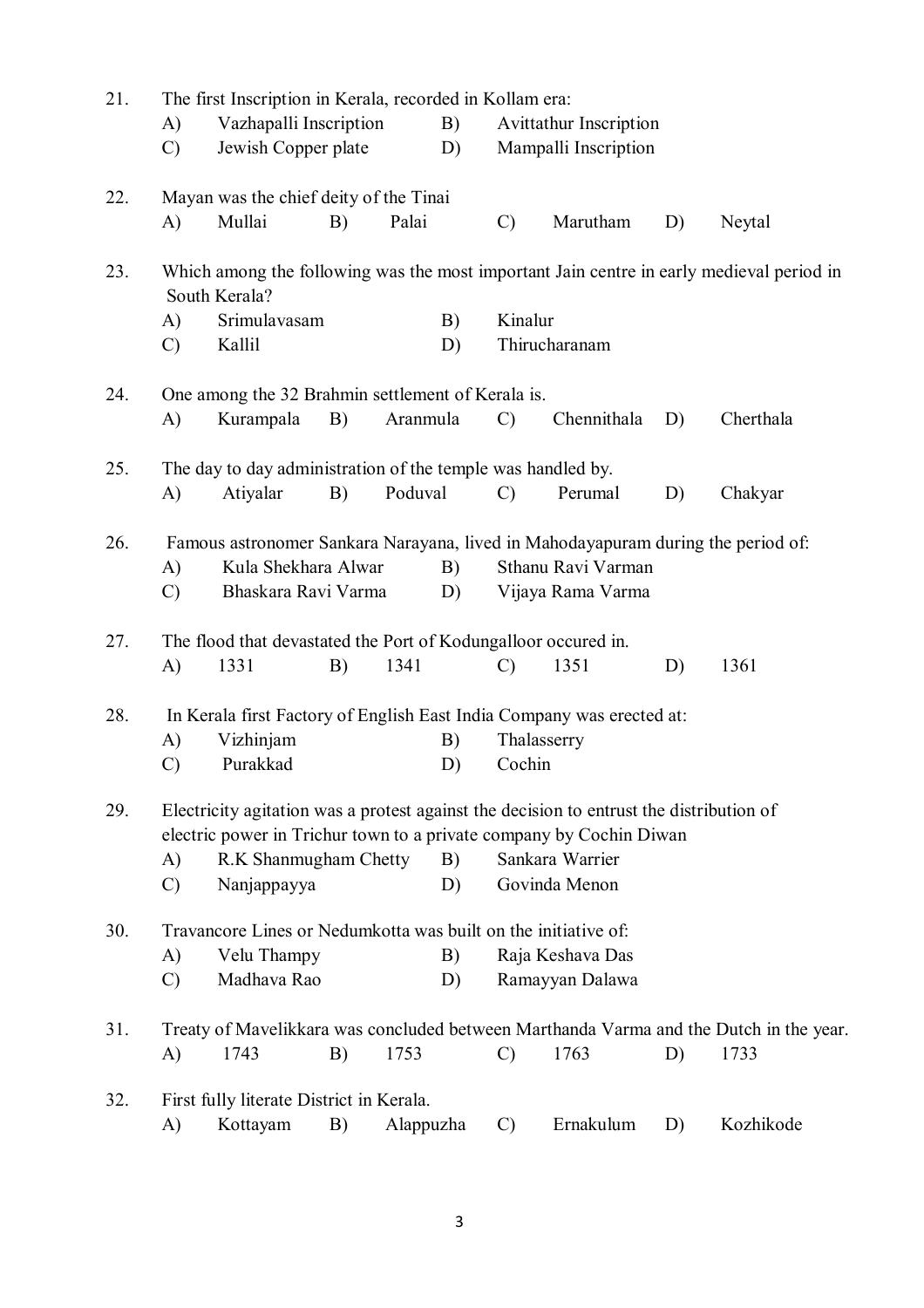| 33. | The poetess and activist who played an important role in Silent Valley protest and |                                                                                               |                |               |                     |                                        |    |         |  |  |  |  |
|-----|------------------------------------------------------------------------------------|-----------------------------------------------------------------------------------------------|----------------|---------------|---------------------|----------------------------------------|----|---------|--|--|--|--|
|     |                                                                                    | wrote the poem 'Marathinu Sthuthi' (Ode to a Tree).                                           |                |               |                     |                                        |    |         |  |  |  |  |
|     | A)                                                                                 | K Ajitha                                                                                      |                | B)            |                     | Mandakini Narayanan                    |    |         |  |  |  |  |
|     | $\mathcal{C}$                                                                      | Sugatha Kumari                                                                                |                | D)            | Arya Pallam         |                                        |    |         |  |  |  |  |
| 34. |                                                                                    | Which of the following is not a reason for Ground water problem in coastal areas of Kerala?   |                |               |                     |                                        |    |         |  |  |  |  |
|     | A)                                                                                 | Presence of excess salinity                                                                   |                | B)            |                     | High iron content                      |    |         |  |  |  |  |
|     | $\mathcal{C}$                                                                      | High fluoride                                                                                 |                | D)            |                     | Higher concentration of Carbon Dioxide |    |         |  |  |  |  |
| 35. |                                                                                    | The earliest Lower Palaeolithic site in India.                                                |                |               |                     |                                        |    |         |  |  |  |  |
|     | A)                                                                                 | B)<br>Didwana                                                                                 |                | Chirki Nevasa | $\mathcal{C}$       | Bori                                   | D) | Chirand |  |  |  |  |
| 36. |                                                                                    | In the following statements, 'A' is assertion and 'R' is reason. Choose the correct           |                |               |                     |                                        |    |         |  |  |  |  |
|     |                                                                                    | answers from the codes given below.                                                           |                |               |                     |                                        |    |         |  |  |  |  |
|     |                                                                                    | Assertion(A): C.J Gadds discovered a number of Indus or Indus like seals at Ur                |                |               |                     |                                        |    |         |  |  |  |  |
|     |                                                                                    | Mesopotamia<br>Trade with Mesopotamia was conducted through the coastal trading<br>Reason(R): |                |               |                     |                                        |    |         |  |  |  |  |
|     |                                                                                    | towns of Lothal, Balakot etc.                                                                 |                |               |                     |                                        |    |         |  |  |  |  |
|     | $\mathbf{A}$                                                                       | A is correct, R is wrong.                                                                     |                |               |                     |                                        |    |         |  |  |  |  |
|     | B)                                                                                 | Both A and R are correct                                                                      |                |               |                     |                                        |    |         |  |  |  |  |
|     | $\mathcal{C}$                                                                      | Both A and R are wrong                                                                        |                |               |                     |                                        |    |         |  |  |  |  |
|     | D)                                                                                 | A is correct; R is not the correct explanation of A.                                          |                |               |                     |                                        |    |         |  |  |  |  |
| 37. |                                                                                    | Match the List I with List II and select the answer from the Codes given below.               |                |               |                     |                                        |    |         |  |  |  |  |
|     |                                                                                    | <b>List I</b>                                                                                 |                | List II       |                     |                                        |    |         |  |  |  |  |
|     | 1.                                                                                 | Aranyakas                                                                                     | a.             | Upaveda       |                     |                                        |    |         |  |  |  |  |
|     | 2.                                                                                 | Rig Veda                                                                                      | $\mathbf{b}$ . |               | <b>Forest Books</b> |                                        |    |         |  |  |  |  |
|     | 3.                                                                                 | Ayurveda                                                                                      | $\mathbf{c}$ . | Vedanga       |                     |                                        |    |         |  |  |  |  |
|     | 4.                                                                                 | Jyotisha                                                                                      | $\mathrm{d}$   | Samhita       |                     |                                        |    |         |  |  |  |  |
|     | A)                                                                                 | 1-b, 2-d, 3-c, 4-a                                                                            |                | B)            |                     | $1-b$ , $2-d$ , $3-a$ , $4-c$          |    |         |  |  |  |  |
|     | $\mathcal{C}$                                                                      | $1-b$ , $2-a$ , $3-c$ , $4-d$                                                                 |                | D)            |                     | 1-c, $2-b$ , $3-d$ , $4-a$             |    |         |  |  |  |  |
|     |                                                                                    | Major Rock Edict of Asoka also known as Kalinga Edict;                                        |                |               |                     |                                        |    |         |  |  |  |  |
| 38. |                                                                                    | Rock Edict II                                                                                 |                |               |                     | Rock Edict VIII                        |    |         |  |  |  |  |
|     | A)<br>$\mathcal{C}$                                                                | Rock Edict III                                                                                |                | B)<br>D)      |                     | Rock Edict XIII                        |    |         |  |  |  |  |
|     |                                                                                    |                                                                                               |                |               |                     |                                        |    |         |  |  |  |  |
| 39. |                                                                                    | Greatest among early Chola rulers is;                                                         |                |               |                     |                                        |    |         |  |  |  |  |
|     | A)                                                                                 | Parantaka I                                                                                   |                | B)            |                     | Karikala Chola                         |    |         |  |  |  |  |
|     | $\mathcal{C}$                                                                      | Kulothunga I                                                                                  |                | D)            | Rajaraja I          |                                        |    |         |  |  |  |  |
| 40. |                                                                                    | Parhapur Copper Plate is attributed to the Gupta ruler:                                       |                |               |                     |                                        |    |         |  |  |  |  |
|     | A)                                                                                 | Skanda Gupta                                                                                  |                |               |                     | Chandra Gupta II                       |    |         |  |  |  |  |
|     | $\mathcal{C}$                                                                      | Samudra Gupta                                                                                 | D)             | Buddha Gupta  |                     |                                        |    |         |  |  |  |  |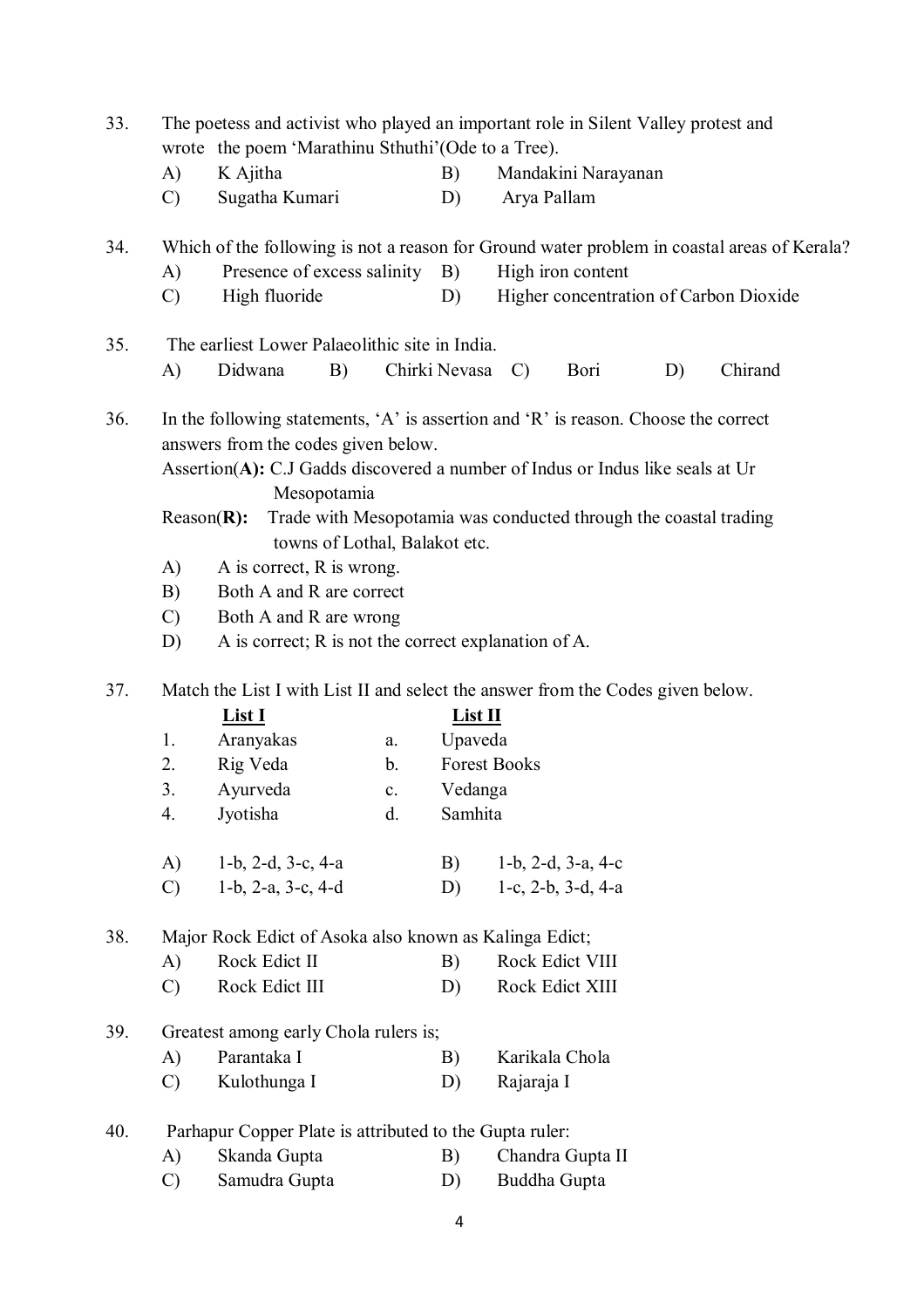41. Match the List I with List II and select the answer from the Codes given below.

|     |               | <b>List I</b>                                                                             |                      |                          |                | $List$ II         |                               |    |                |
|-----|---------------|-------------------------------------------------------------------------------------------|----------------------|--------------------------|----------------|-------------------|-------------------------------|----|----------------|
|     | 1.            | Janaka                                                                                    |                      |                          | a.             | Kasi              |                               |    |                |
|     | 2.            | Asvasena                                                                                  |                      |                          | $\mathbf{b}$ . | Videha            |                               |    |                |
|     | 3.            | Jaivali                                                                                   |                      |                          | $\mathbf{c}$ . |                   | Panchala                      |    |                |
|     | 4.            | Parikshit                                                                                 |                      |                          | d.             | Kuru              |                               |    |                |
|     |               |                                                                                           |                      |                          |                |                   |                               |    |                |
|     | $\bf{A}$      | 1-c, 2-d, 3-b, 4-a                                                                        |                      |                          | B)             |                   | $1-b$ , $2-a$ , $3-c$ , $4-d$ |    |                |
|     | $\mathcal{C}$ | 1-a, 2-b, $3-c$ , 4-d                                                                     |                      |                          | D)             |                   | 1-c, $2-b$ , $3-d$ , $4-a$    |    |                |
| 42. |               | Which one of the following pair(s) wrongly matched?                                       |                      |                          |                |                   |                               |    |                |
|     | 1. Bhaga      | $\overline{\phantom{a}}$                                                                  |                      | Spoils of war            |                |                   |                               |    |                |
|     | 2. Bali       | $\blacksquare$                                                                            |                      | Voluntary offerings      |                |                   |                               |    |                |
|     | 3. Vishti     | $\blacksquare$                                                                            | <b>Forced Labour</b> |                          |                |                   |                               |    |                |
|     |               | 4. Vapta<br>$\sim 100$                                                                    |                      | Customary share of grain |                |                   |                               |    |                |
|     | A)            | 1 & 3                                                                                     | B)                   | 2 & 3                    |                | $\mathcal{C}$     | 3                             | D) | $\overline{4}$ |
|     |               |                                                                                           |                      |                          |                |                   |                               |    |                |
| 43. |               | Match the List I with List II and select the answer from the Codes given below.           |                      |                          |                |                   |                               |    |                |
|     |               | List I                                                                                    |                      |                          |                |                   | List II                       |    |                |
|     | 1.            | Buddha Charitha                                                                           |                      |                          |                | a.                | <b>Bilhana</b>                |    |                |
|     | 2.            | Vikramanga Devacharitha                                                                   |                      |                          |                | $b_{\cdot}$       | Hemachandra                   |    |                |
|     | 3.            | Parisishta Parvan                                                                         |                      |                          |                |                   | Atula                         |    |                |
|     | 4.            | Mushaka Vamsa                                                                             |                      |                          |                | $c_{\cdot}$<br>d. | Asvaghosha                    |    |                |
|     |               |                                                                                           |                      |                          |                |                   |                               |    |                |
|     | A)            | $1-d$ , $2-a$ , $3-b$ , $4-c$                                                             |                      |                          | B)             |                   | $1-a$ , $2-b$ , $3-c$ , $4-d$ |    |                |
|     | $\mathcal{C}$ | 1-b, $2-a$ , $3-c$ , $4-d$                                                                |                      |                          | D)             |                   | 1-c, $2-d$ , $3-b$ , $4-a$    |    |                |
| 44. |               | Which among the following is not included among the features of Harappan<br>architecture? |                      |                          |                |                   |                               |    |                |
|     | A)            | Town planning                                                                             |                      |                          | B)             |                   | Drainage System               |    |                |
|     | $\mathcal{C}$ | Huge Brick structures                                                                     |                      |                          |                |                   | Painted Grey Ware pottery     |    |                |
|     |               |                                                                                           |                      |                          | D)             |                   |                               |    |                |
| 45. |               | Amaravati School of Architecture developed under the patronage of:                        |                      |                          |                |                   |                               |    |                |
|     | A)            | Sungas                                                                                    | B)                   |                          | Satavahanas C) |                   | Cholas                        | D) | Guptas         |
| 46. |               | Court language of the Mughals:                                                            |                      |                          |                |                   |                               |    |                |
|     | A)            | Turkish                                                                                   | B)                   | Hindi                    |                | $\mathcal{C}$     | Persian                       | D) | Urdu           |
| 47. |               | In 1539, Battle of Chausa was fought between.                                             |                      |                          |                |                   |                               |    |                |
|     | A)            | Akbar and Hemu                                                                            |                      |                          | B)             |                   | Aurangzeb and Dara Shikoh     |    |                |
|     | $\mathcal{C}$ | Babar and Rana Sangha                                                                     |                      |                          | D)             |                   | Humayun and Sher-Shah Suri    |    |                |
|     |               |                                                                                           |                      |                          |                |                   |                               |    |                |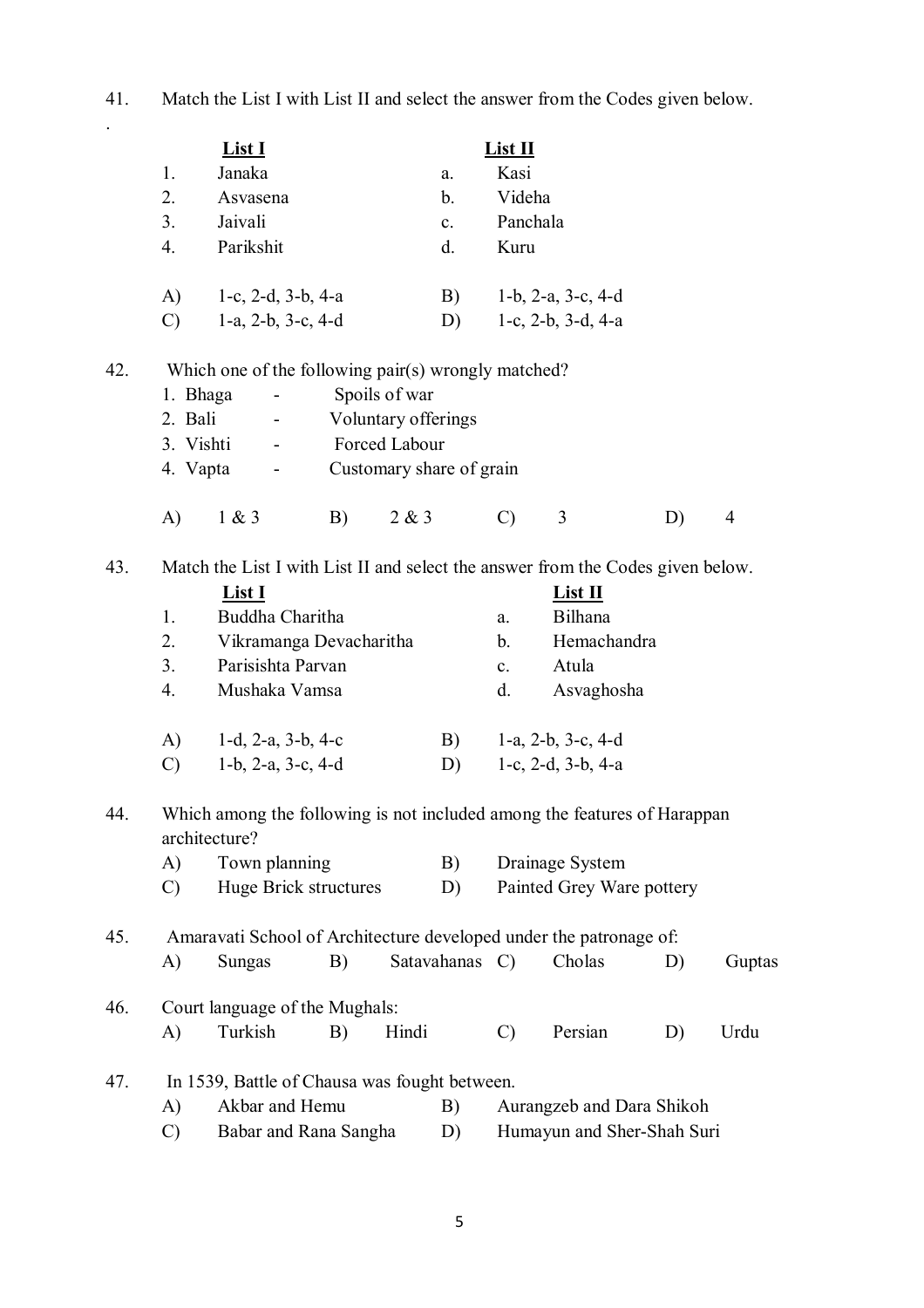| 48.<br>Channarayapateena Inscription gives details about the history of: |                                                                                                      |                                                                                   |    |          |                     |               |                                  |    |                                                                                        |
|--------------------------------------------------------------------------|------------------------------------------------------------------------------------------------------|-----------------------------------------------------------------------------------|----|----------|---------------------|---------------|----------------------------------|----|----------------------------------------------------------------------------------------|
|                                                                          | A)                                                                                                   | Bahamani Kingdom                                                                  |    |          | B)                  |               | Chola Empire                     |    |                                                                                        |
|                                                                          | $\mathcal{C}$                                                                                        | Vijaya Nagar Empire                                                               |    |          | D)                  |               | Pandyan Kingdom                  |    |                                                                                        |
| 49.                                                                      |                                                                                                      | In whose reign Central Bureaucracy started maximum interference in Iqta System?   |    |          |                     |               |                                  |    |                                                                                        |
|                                                                          | $\bf{A}$                                                                                             | Ilthumish                                                                         |    |          | B)                  |               | Alauddin Khalji                  |    |                                                                                        |
|                                                                          | $\mathcal{C}$                                                                                        | Feroz-Shah-Tuglaq                                                                 |    |          | D)                  | Balban        |                                  |    |                                                                                        |
| 50.                                                                      |                                                                                                      | The Chola ruler Vijayaditya Chola was initially a feudatory of:                   |    |          |                     |               |                                  |    |                                                                                        |
|                                                                          | A)                                                                                                   | Chalukyas                                                                         | B) | Pallavas |                     | $\mathcal{C}$ | Pandyas                          | D) | Rashtrakutas                                                                           |
| 51.                                                                      |                                                                                                      | called Yantraja.                                                                  |    |          |                     |               |                                  |    | Court astronomer of Emperor Firoz-Shah-Tuglaq who developed an astronomical instrument |
|                                                                          | A)                                                                                                   | Mahendra Suri                                                                     |    |          | B)                  |               | Ayub Khan                        |    |                                                                                        |
|                                                                          | $\mathcal{C}$                                                                                        | Fath Khan                                                                         |    |          | D)                  |               | Jinasena Suri                    |    |                                                                                        |
| 52.                                                                      | Akbar's tomb was constructed at                                                                      |                                                                                   |    |          |                     |               |                                  |    |                                                                                        |
|                                                                          | A)                                                                                                   | Agra                                                                              | B) | Sikandra |                     | $\mathcal{C}$ | Lahore                           | D) | Delhi                                                                                  |
| 53.                                                                      | Tevaram were the songs of the Bhakti saints                                                          |                                                                                   |    |          |                     |               |                                  |    |                                                                                        |
|                                                                          | A)                                                                                                   | Alwars                                                                            | B) | Nayanars |                     | $\mathcal{C}$ | Virasaivaism D)                  |    | Parsis                                                                                 |
| 54.                                                                      | Match the List I with List II and select the answer from the Codes given below.<br>List I<br>List II |                                                                                   |    |          |                     |               |                                  |    |                                                                                        |
|                                                                          | 1.                                                                                                   | Kittur Rebellion                                                                  |    |          | a.                  |               | Bhagat Jawaharmal                |    |                                                                                        |
|                                                                          | 2.                                                                                                   | Kuka Movement                                                                     |    |          | $b_{\cdot}$         |               | Haji Shariat Ullah               |    |                                                                                        |
|                                                                          | 3.                                                                                                   | Farazi Movement                                                                   |    |          | c.                  |               | Chennamma                        |    |                                                                                        |
|                                                                          | 4.                                                                                                   | <b>Khond Uprising</b>                                                             |    |          | d.                  |               | Chakra Bisoi                     |    |                                                                                        |
|                                                                          |                                                                                                      | A) $1-c$ , $2-a$ , $3-b$ , $4-d$                                                  |    |          |                     |               | B) $1-d$ , $2-b$ , $3-c$ , $4-a$ |    |                                                                                        |
|                                                                          | $\mathcal{C}$                                                                                        | 1-a, 2-c, $3-b$ , $4-d$                                                           |    |          |                     |               | D) $1-a, 2-b, 3-c, 4-d$          |    |                                                                                        |
| 55.                                                                      |                                                                                                      | Which among the following was not a reform programme of Arya samaj?               |    |          |                     |               |                                  |    |                                                                                        |
|                                                                          | A)                                                                                                   | It stared the campaign of Shuddhi or purification                                 |    |          |                     |               |                                  |    |                                                                                        |
|                                                                          | B)                                                                                                   | A chain of DAV colleges were started                                              |    |          |                     |               |                                  |    |                                                                                        |
|                                                                          | $\mathcal{C}$                                                                                        | Opposition to Child marriage                                                      |    |          |                     |               |                                  |    |                                                                                        |
|                                                                          | Its headquarter was established at Bellur near Calcutta<br>D)                                        |                                                                                   |    |          |                     |               |                                  |    |                                                                                        |
| 56.                                                                      |                                                                                                      | In 1882 Hunter Commission was appointed by:                                       |    |          |                     |               |                                  |    |                                                                                        |
|                                                                          | A)                                                                                                   | Lord Dalhousie                                                                    |    |          | B)                  |               |                                  |    |                                                                                        |
|                                                                          | $\mathcal{C}$                                                                                        | Lord Ripon                                                                        |    |          | D)                  |               | Lord Litton                      |    |                                                                                        |
| 57.                                                                      |                                                                                                      | Chairman of the First Famine Commission in India in the 19 <sup>th</sup> century. |    |          |                     |               |                                  |    |                                                                                        |
|                                                                          | B)<br>A)<br>Sir James Lyall                                                                          |                                                                                   |    |          | Sir George Campbell |               |                                  |    |                                                                                        |
|                                                                          | Sir Richard Strachey<br>Sir Antony Mac Donnell<br>$\mathcal{C}$<br>D)                                |                                                                                   |    |          |                     |               |                                  |    |                                                                                        |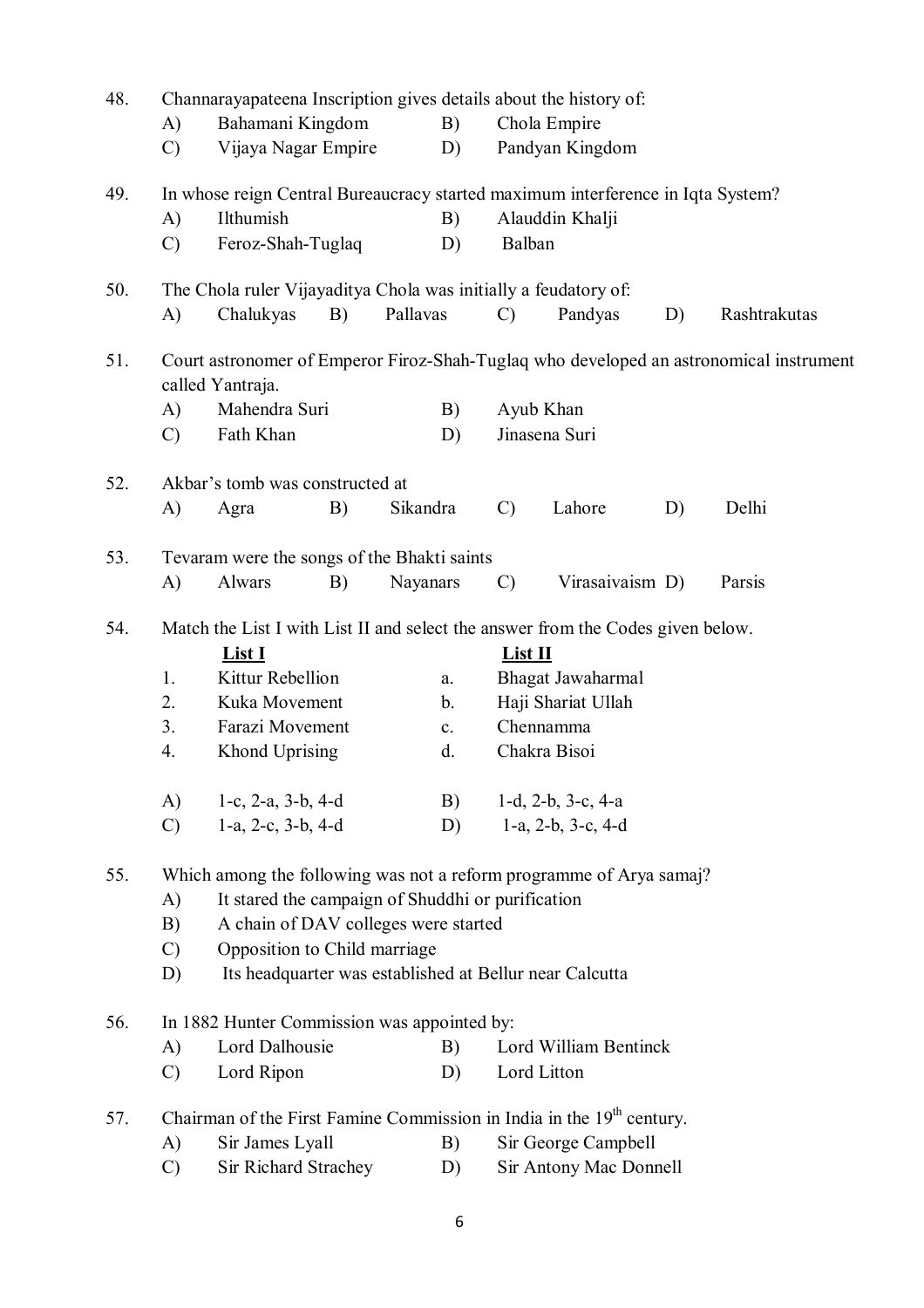| 58. |               | First President of Muslim League.                                           |            |            |                                                                                 |                 |                                        |    |                    |  |  |  |
|-----|---------------|-----------------------------------------------------------------------------|------------|------------|---------------------------------------------------------------------------------|-----------------|----------------------------------------|----|--------------------|--|--|--|
|     | A)            | Sayyed Ahmed Khan                                                           |            | B)         |                                                                                 | Shaukat Ali     |                                        |    |                    |  |  |  |
|     | $\mathcal{C}$ | Aga Khan                                                                    |            | D)         |                                                                                 |                 | Liyakhat Ali Khan                      |    |                    |  |  |  |
| 59. |               | Need Darpan, the famous play depicts the opposition of:                     |            |            |                                                                                 |                 |                                        |    |                    |  |  |  |
|     | A)            | Handloom workers                                                            |            | B)         |                                                                                 |                 | Mine workers                           |    |                    |  |  |  |
|     | $\mathcal{C}$ | Indigo planters                                                             |            | D)         |                                                                                 | Artisans        |                                        |    |                    |  |  |  |
| 60. |               |                                                                             |            |            | Match the List I with List II and select the answer from the Codes given below. |                 |                                        |    |                    |  |  |  |
|     |               | List I                                                                      |            |            |                                                                                 |                 | List II                                |    |                    |  |  |  |
|     | 1.            | New India                                                                   |            | $a$ .      |                                                                                 |                 | Dadabhai Naoroji                       |    |                    |  |  |  |
|     | 2.            | <b>Bengal Gazette</b>                                                       |            |            | Annie Besant<br>$\mathbf{b}$ .                                                  |                 |                                        |    |                    |  |  |  |
|     | 3.            | Maratha                                                                     |            |            | James Augustus Hicky<br>$c_{\cdot}$                                             |                 |                                        |    |                    |  |  |  |
|     | 4.            | Voice of India                                                              |            |            | <b>B</b> G Tilak<br>d.                                                          |                 |                                        |    |                    |  |  |  |
|     | (A)           | 1-d, 2-c, 3-a, 4-b                                                          |            |            |                                                                                 |                 | B) $1-a, 2-c, 3-b, 4-d$                |    |                    |  |  |  |
|     | $\mathcal{C}$ | $1-b$ , $2-c$ , $3-a$ , $4-d$                                               |            |            |                                                                                 | D)              | $1-b$ , $2-c$ , $3-d$ , $4-a$          |    |                    |  |  |  |
| 61. |               | Put in correct Chronological Order:                                         |            |            |                                                                                 |                 |                                        |    |                    |  |  |  |
|     |               | 1. Lucknow Pact                                                             |            |            |                                                                                 |                 | 2. Formation of Poona Sarvajanik Sabha |    |                    |  |  |  |
|     |               | 3. Pitt's India Act                                                         |            |            |                                                                                 | 4. Wavell Plan  |                                        |    |                    |  |  |  |
|     | A)            | 1,3,4,2                                                                     | B)         | 3,2,1,4    |                                                                                 | $\mathcal{C}$   | $(4,2,3,1)$ D)                         |    | 3,1,2,4            |  |  |  |
| 62. |               | Arrange the following in correct Chronological order.                       |            |            |                                                                                 |                 |                                        |    |                    |  |  |  |
|     |               | 1. Mountbatten Plan 2. Communal Award 3. Wavell Plan                        |            |            |                                                                                 |                 |                                        |    | 4. Cabinet Mission |  |  |  |
|     | A)            | 2,1,3,4                                                                     | <b>B</b> ) | 1,2,4,3    |                                                                                 | $\mathcal{C}$ ) | 2,3,4,1                                | D) | 1,2,3,4            |  |  |  |
| 63. |               | Indian Defence Minister who was made to resign after Chinese attack:        |            |            |                                                                                 |                 |                                        |    |                    |  |  |  |
|     | $\mathbf{A}$  | Y. B Chavan                                                                 |            | B)         |                                                                                 |                 | Sardar Patel                           |    |                    |  |  |  |
|     | $\mathcal{C}$ | S.K Patil                                                                   |            | D)         |                                                                                 |                 | V.K Krishna Menon                      |    |                    |  |  |  |
| 64. |               | NABARD was established in the year.                                         |            |            |                                                                                 |                 |                                        |    |                    |  |  |  |
|     | A)            | 1981                                                                        | B)         | 1982       |                                                                                 | $\mathcal{C}$   | 1983                                   | D) | 1984               |  |  |  |
| 65. |               | Greek practice of exiling a person who proved to be dangerous to democracy: |            |            |                                                                                 |                 |                                        |    |                    |  |  |  |
|     | A)            | Nihilism                                                                    | B)         | Ostracism  |                                                                                 | $\mathcal{C}$   | Oligarchy                              | D) | Tyranny            |  |  |  |
| 66. |               | Huns invaded Italy in AD 452, under the leadership of:                      |            |            |                                                                                 |                 |                                        |    |                    |  |  |  |
|     | A)            | Alaric                                                                      | B)         | Attila     |                                                                                 | $\mathcal{C}$   | Genseric                               | D) | Odocaes            |  |  |  |
| 67. |               | The Crusade which is known by the name 'Crusade of Kings'.                  |            |            |                                                                                 |                 |                                        |    |                    |  |  |  |
|     | A)            | I Crusade                                                                   | B)         | II Crusade |                                                                                 | $\mathcal{C}$   | <b>III</b> Crusade                     | D) | <b>IV</b> Crusade  |  |  |  |

7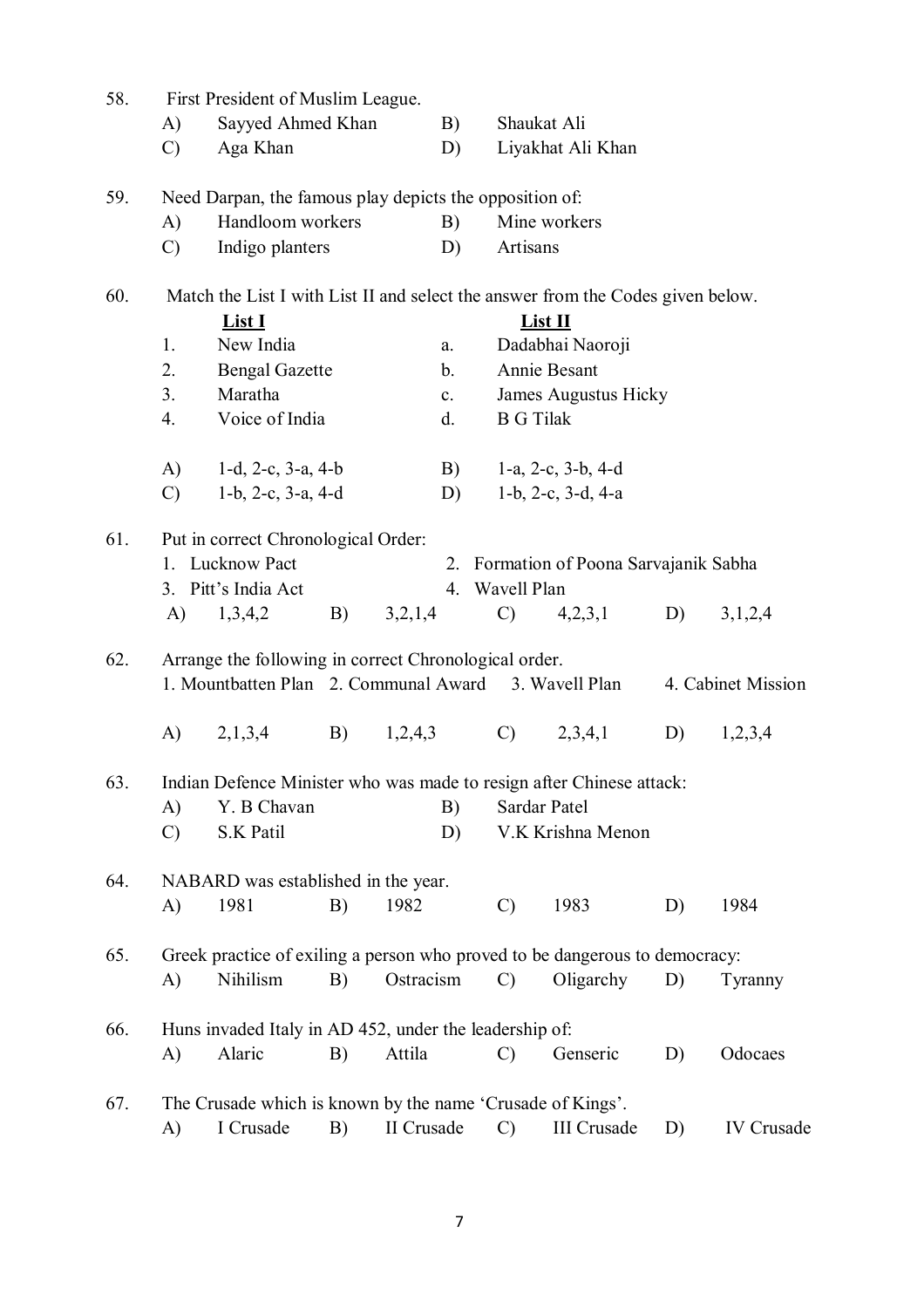| 68.<br>The English Queen who tried to restore Catholicism. |               |                                                                                 |    |            |                |                   |                               |    |                                                                                            |  |
|------------------------------------------------------------|---------------|---------------------------------------------------------------------------------|----|------------|----------------|-------------------|-------------------------------|----|--------------------------------------------------------------------------------------------|--|
|                                                            | A)            | Queen Victoria                                                                  |    |            | B)             |                   | Queen Elizabeth               |    |                                                                                            |  |
|                                                            | $\mathcal{C}$ | Queen Mary                                                                      |    |            | D)             |                   | Queen Catherine               |    |                                                                                            |  |
| 69.                                                        |               | The Bourbon king who declared 'I am the State'.                                 |    |            |                |                   |                               |    |                                                                                            |  |
|                                                            | A)            | Louis XIV                                                                       | B) | Louis XV   |                | $\mathcal{C}$     | Louis XVI                     | D) | Leo X                                                                                      |  |
| 70.                                                        |               |                                                                                 |    |            |                |                   |                               |    | Which among the following is not included among the 13 colonies of America, established by |  |
|                                                            |               | Pilgrim Fathers?                                                                |    |            |                |                   |                               |    |                                                                                            |  |
|                                                            | A)            | Virginia                                                                        |    |            | B)             |                   | Pennsylvania                  |    |                                                                                            |  |
|                                                            | $\mathcal{C}$ | North Carolina                                                                  |    |            | D)             | <b>Ivory Cost</b> |                               |    |                                                                                            |  |
| 71.                                                        |               | Match the List I with List II and Select the answer from the Codes given below. |    |            |                |                   |                               |    |                                                                                            |  |
|                                                            |               | <u>List I</u>                                                                   |    |            | $List$ II      |                   |                               |    |                                                                                            |  |
|                                                            | 1.            | Battle of Nile                                                                  |    |            | a.             |                   | Napoleon & Britain            |    |                                                                                            |  |
|                                                            | 2.            | Battle of Trafalgar                                                             |    |            | b.             |                   | Napoleon & Egypt              |    |                                                                                            |  |
|                                                            | 3.            | Battle of Ulm                                                                   |    |            | $\mathbf{c}$ . |                   | Napoleon & Russia             |    |                                                                                            |  |
|                                                            | 4.            | Battle of Friedland                                                             |    |            | d.             |                   | Napoleon & Austria            |    |                                                                                            |  |
|                                                            | A)            | 1-c, 2-d, $3-a$ , $4-b$                                                         |    |            | B)             |                   | 1-c, $2-d$ , $3-b$ , $4-a$    |    |                                                                                            |  |
|                                                            | $\mathcal{C}$ | 1-b, 2-a, 3-d, $4-c$                                                            |    |            | D)             |                   | $1-b$ , $2-c$ , $3-a$ , $4-d$ |    |                                                                                            |  |
|                                                            |               |                                                                                 |    |            |                |                   |                               |    |                                                                                            |  |
| 72.                                                        |               | The reason for the entry of United States to enter First World War.             |    |            |                |                   |                               |    |                                                                                            |  |
|                                                            | A)            | <b>Imperator Episode</b>                                                        |    |            | B)             |                   | Lusitania Episode             |    |                                                                                            |  |
|                                                            | $\mathcal{C}$ | Ku-Klux-Klan                                                                    |    |            | D)             | Carbonari         |                               |    |                                                                                            |  |
| 73.                                                        |               | The Venezuelan revolutionary leader who is known as 'Liberator'.                |    |            |                |                   |                               |    |                                                                                            |  |
|                                                            | A)            | Miranda                                                                         | B) | San Martin |                | $\mathcal{C}$     | Hidalgo                       | D) | Simon Bolivar                                                                              |  |
| 74.                                                        |               | The famous Iron Curtain speech of 1946 was made by:                             |    |            |                |                   |                               |    |                                                                                            |  |
|                                                            | A)            | Roosevelt                                                                       |    |            | B)             |                   | <b>Winston Churchill</b>      |    |                                                                                            |  |
|                                                            | $\mathcal{C}$ | Stalin                                                                          |    |            | D)             | Truman            |                               |    |                                                                                            |  |
| 75.                                                        |               | Nations which formed Dual Alliance in 1879 comprised of:                        |    |            |                |                   |                               |    |                                                                                            |  |
|                                                            | A)            | Italy and Turkey                                                                |    |            | B)             |                   | Germany and Austria-Hungary   |    |                                                                                            |  |
|                                                            | $\mathcal{C}$ | Austria and Italy                                                               |    |            | D)             |                   | <b>Britain and France</b>     |    |                                                                                            |  |
| 76.                                                        |               | Host country of 2016 BRICS Summit:                                              |    |            |                |                   |                               |    |                                                                                            |  |
|                                                            | A)            | China                                                                           | B) | India      |                | $\mathcal{C}$     | <b>Brazil</b>                 | D) | Russia                                                                                     |  |
| 77.                                                        |               | The International Monetary Fund had its Headquarter at:                         |    |            |                |                   |                               |    |                                                                                            |  |
|                                                            | A)            | Paris                                                                           | B) | Geneva     |                | $\mathcal{C}$     | Manila                        | D) | Washington                                                                                 |  |
|                                                            |               |                                                                                 |    |            |                |                   |                               |    |                                                                                            |  |
| 78.                                                        |               | May Fourth Movement was associated with the history of:                         |    |            |                |                   |                               |    |                                                                                            |  |
|                                                            | A)            | Vietnam                                                                         | B) | China      |                | $\mathcal{C}$     | Africa                        | D) | Russia                                                                                     |  |
|                                                            |               |                                                                                 |    |            |                |                   |                               |    |                                                                                            |  |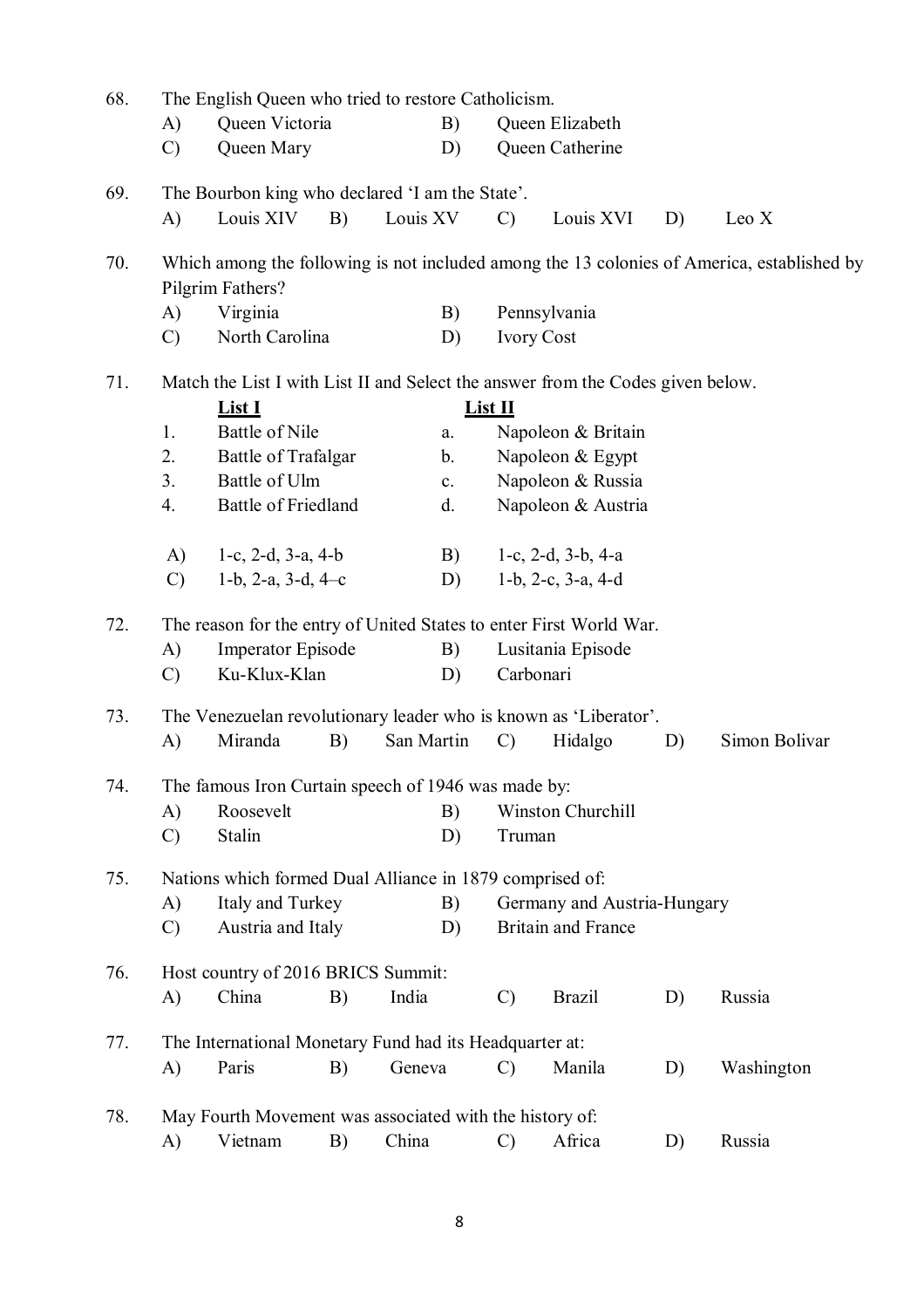| 79. | The work titled 'Castes and Tribes of Southern India' was authored by |  |  |  |  |  |  |  |
|-----|-----------------------------------------------------------------------|--|--|--|--|--|--|--|
|-----|-----------------------------------------------------------------------|--|--|--|--|--|--|--|

- A) Edgar Thurston B) H.H. Risley
- C) William Crooke D) Denzil Ibbetson

80. Find out the pair which is not correctly matched

A) Lala Lajpat Rai - The People B) Gandhiji - Young India C) Ram Mohan Roy - Sambad Kaumudi D) Lala Hardayal - Bande Mataram 81. The nationalist leader to move a resolution for the eradication of untouchability in Kerala at the Kakinada session of the Congress in 1923 was A) T.K. Madhavan B) K. Kelappan C) K. Madhavan Nair D) C. Krishnan 82. The freedom fighter and social reformer who served as the first Managing Director of 'Mathrubhumi' daily: A) K. Kelappan B) K.P. Kesava Menon C) K. Madhavan Nair D) M. Krishnan Nair 83. The publication of Gandhiji to issue a call for the help to rehabilitate the victims of the Great Flood of 1924 in Malabar first appeared in A) New India B) Young India C) Harijan D) Yugantar 84. The prison Notebooks was compiled by: A) E.P. Thomson B) Antonio Gramsci C) Karl Marx D) Beneditto Croce 85. 'The Communist Manifesto' was published in the year A) 1850 B) 1849 C) 1848 D) 1862 86. The watch words of French Revolution-Liberty, Equality, Fraternity was contributed by: A) Rousseau B) Voltaire C) John Locke D) Montesquieu 87. 'Decline and Fall of Roman Empire' was compiled by A) Edward Gibbon B) Montesquieu C) Voltaire D) Diderot 88. Physiocrats had their origin in A) France B) England C) Germany D) Italy 89. 'The Social Background of Indian Nationalism', a detailed analysis of the socioeconomic factors leading to the emergence of nationalism was compiled by A) Bipan Chaudra B) A R Desai C) Sumit sarkar D) R.C. Majumdar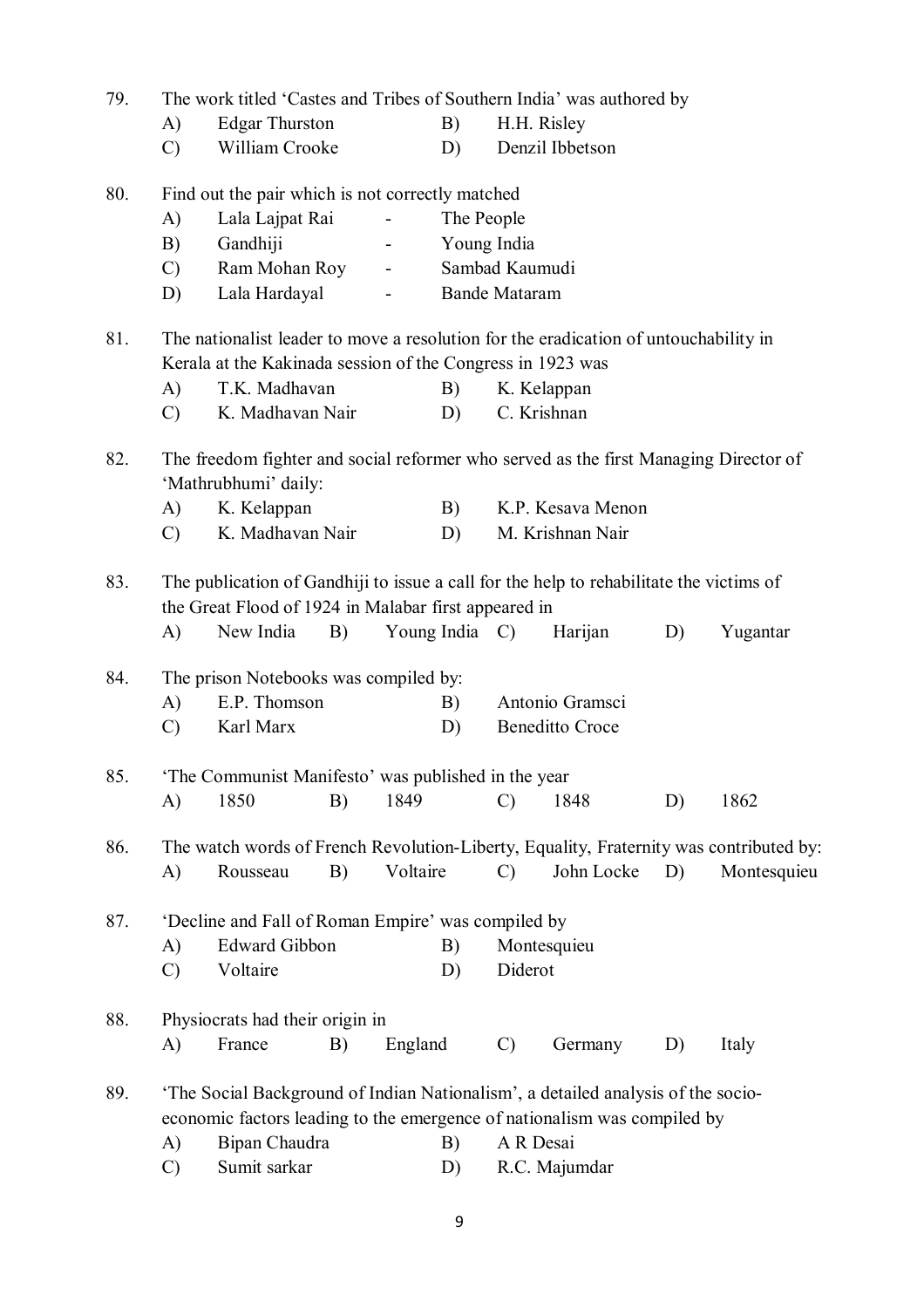| 90.<br>Muntakhab-ul-Lubab the work that portrays the post - Aurangazeb Political situation |                                                                                   |                                                                                    |       |    |                      |                          |    |       |  |  |
|--------------------------------------------------------------------------------------------|-----------------------------------------------------------------------------------|------------------------------------------------------------------------------------|-------|----|----------------------|--------------------------|----|-------|--|--|
|                                                                                            |                                                                                   | in Medieval India was composed by                                                  |       |    |                      |                          |    |       |  |  |
|                                                                                            | A)                                                                                | Khafikhan                                                                          |       | B) |                      | Abdul Khader Badouni     |    |       |  |  |
|                                                                                            | $\mathcal{C}$                                                                     | Muhammad Quasim                                                                    |       | D) |                      | Abdul Hamid Lahori       |    |       |  |  |
| 91.                                                                                        |                                                                                   | The father of Renaissance in Europe was                                            |       |    |                      |                          |    |       |  |  |
|                                                                                            | A)                                                                                | Dante                                                                              |       | B) |                      | Francis Petrarch         |    |       |  |  |
|                                                                                            | $\mathcal{C}$                                                                     | Boccaccio                                                                          |       | D) |                      | Nicolo Machiavelli       |    |       |  |  |
| 92.                                                                                        |                                                                                   | The Calvinists, the protestants of Europe had their origin in                      |       |    |                      |                          |    |       |  |  |
|                                                                                            | A)                                                                                | France<br>B)                                                                       | Italy |    | $\mathcal{C}$        | Germany                  | D) | Spain |  |  |
| 93.                                                                                        |                                                                                   | The 'Nature of History' was compiled by                                            |       |    |                      |                          |    |       |  |  |
|                                                                                            | A)                                                                                | Arthur Marwick                                                                     |       | B) |                      | A.L. Rowse               |    |       |  |  |
|                                                                                            | $\mathcal{C}$                                                                     | <b>Allan Nevins</b>                                                                |       | D) | E.H. Carr            |                          |    |       |  |  |
| 94.                                                                                        |                                                                                   | Kalhana wrote his 'Rajatharangini' in                                              |       |    |                      |                          |    |       |  |  |
|                                                                                            | A)                                                                                | $11th$ century                                                                     |       | B) |                      | $12^{th}$ century        |    |       |  |  |
|                                                                                            | $\mathcal{C}$                                                                     | $10^{th}$ century                                                                  |       | D) |                      | $13th$ century           |    |       |  |  |
| 95.                                                                                        |                                                                                   | Who forwarded the concept of the 'death of the author' in linguistic theory?       |       |    |                      |                          |    |       |  |  |
|                                                                                            | A)                                                                                | Lacan                                                                              |       | B) |                      | Jacques Derrida          |    |       |  |  |
|                                                                                            | $\mathcal{C}$                                                                     | Roland Barthes                                                                     |       | D) |                      | Lucien Febvre            |    |       |  |  |
|                                                                                            |                                                                                   |                                                                                    |       |    |                      |                          |    |       |  |  |
| 96.                                                                                        | The 'Arthasathra' compiled by Kaudilya, during the Mauryan times was recovered in |                                                                                    |       |    |                      |                          |    |       |  |  |
|                                                                                            |                                                                                   | Modern times largely by the effort of                                              |       |    |                      |                          |    |       |  |  |
|                                                                                            | A)                                                                                | Max mullar                                                                         |       | B) |                      | William Jones            |    |       |  |  |
|                                                                                            | $\mathcal{C}$                                                                     | Shama Sasthrikal                                                                   |       | D) |                      | R.G. Bhandarkar          |    |       |  |  |
| 97.                                                                                        |                                                                                   | The first fort constructed in Kerala by the Europeans was                          |       |    |                      |                          |    |       |  |  |
|                                                                                            | A)                                                                                | Fort Angelo                                                                        |       | B) |                      | <b>Tellicherry Fort</b>  |    |       |  |  |
|                                                                                            | $\mathcal{C}$                                                                     | <b>Bekal Fort</b>                                                                  |       | D) |                      | Fort Manual              |    |       |  |  |
| 98.                                                                                        |                                                                                   | The 'Das capital' of Karl Marx was translated into Malayalam in 1912 by an eminent |       |    |                      |                          |    |       |  |  |
|                                                                                            |                                                                                   | freedom fighter and journalist named                                               |       |    |                      |                          |    |       |  |  |
|                                                                                            | A)                                                                                | E.V. Krishna Pillai                                                                |       | B) |                      | <b>EMS</b> Nambuthiripad |    |       |  |  |
|                                                                                            | $\mathcal{C}$                                                                     | Ramakrishna Pillai                                                                 |       | D) |                      | Abdul Quadir Maulavi     |    |       |  |  |
| 99.                                                                                        | The British epigraphist to decipher Ashokan Brahmi script was                     |                                                                                    |       |    |                      |                          |    |       |  |  |
|                                                                                            | A)                                                                                | James Princep                                                                      |       | B) | Alexander Cunningham |                          |    |       |  |  |
|                                                                                            | $\mathcal{C}$                                                                     | Mortimer Wheeler                                                                   |       | D) |                      | V.A. Smith               |    |       |  |  |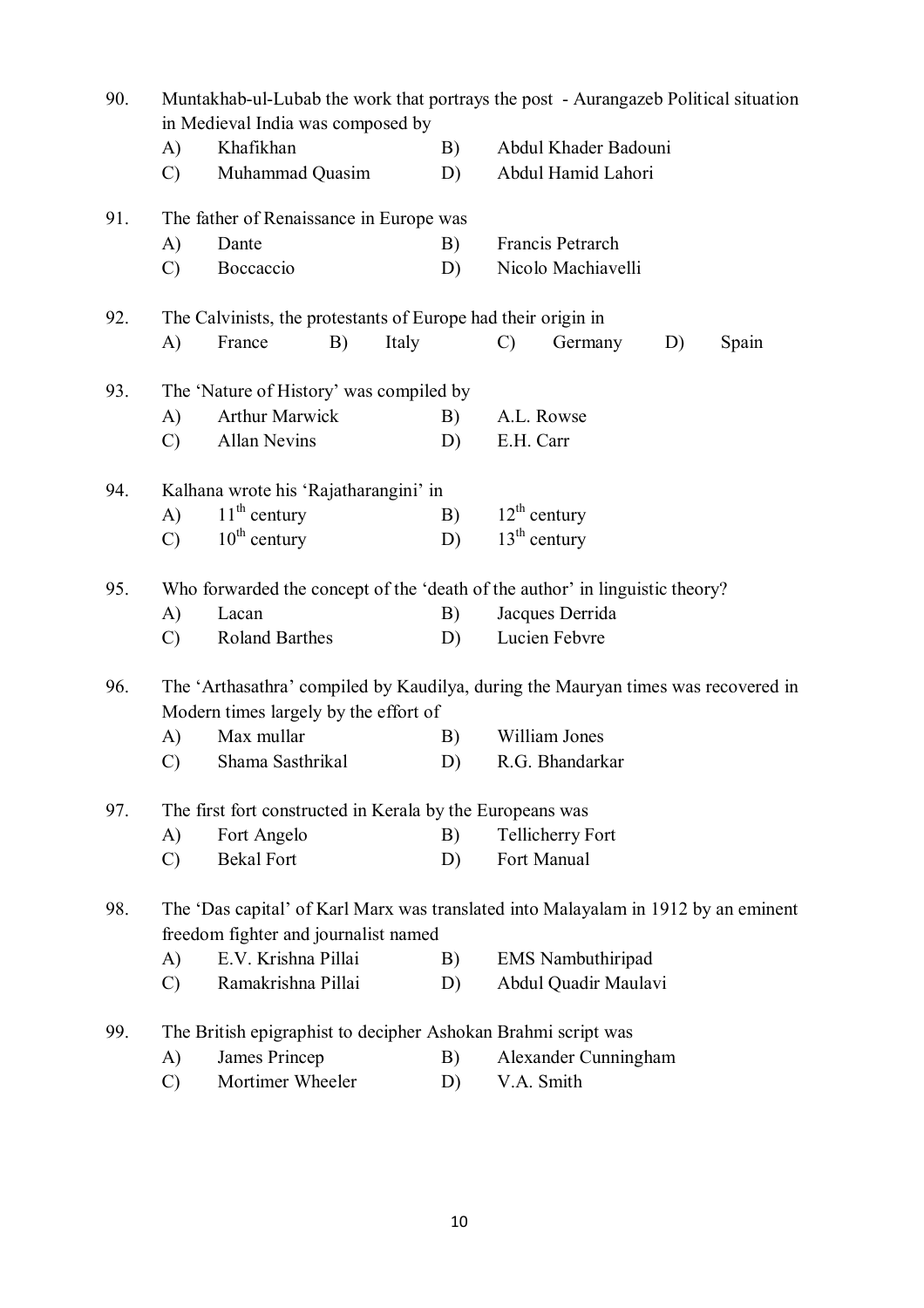| 100. | A)<br>B)<br>$\mathcal{C}$<br>D)                                                   | The idea of communal electorates was introduced through<br>The Minto-Morley Reforms of 1909<br>Montague-Chelmsford Reforms of 1919<br>The council Act of 1892<br>The Govt. of India Act of 1935 |           |                             |                                  |    |              |  |  |  |
|------|-----------------------------------------------------------------------------------|-------------------------------------------------------------------------------------------------------------------------------------------------------------------------------------------------|-----------|-----------------------------|----------------------------------|----|--------------|--|--|--|
| 101. |                                                                                   | The educational reforms known as the Magna Carta of English education in India                                                                                                                  |           |                             |                                  |    |              |  |  |  |
|      | A)                                                                                | Macaulay's Minutes                                                                                                                                                                              | B)        | Sir Charles Wood's Despatch |                                  |    |              |  |  |  |
|      | $\mathcal{C}$                                                                     | Hunter Commission Report                                                                                                                                                                        | D)        |                             | <b>Raleigh Commission Report</b> |    |              |  |  |  |
| 102. |                                                                                   | The military official responsible for the assassination of Rani of Jhansi was                                                                                                                   |           |                             |                                  |    |              |  |  |  |
|      | A)                                                                                | Colin Campbell                                                                                                                                                                                  | B)        | Hugh Rose                   |                                  |    |              |  |  |  |
|      | $\mathcal{C}$                                                                     | Hugh wheeler                                                                                                                                                                                    | D)        |                             | Major Havelock                   |    |              |  |  |  |
| 103. |                                                                                   | The act which brought about legislative decentralization in the company territories of India:                                                                                                   |           |                             |                                  |    |              |  |  |  |
|      | A)                                                                                | The Charter Act of 1813<br>The Charter Act of 1833<br>B)                                                                                                                                        |           |                             |                                  |    |              |  |  |  |
|      | $\mathcal{C}$                                                                     | The Charter Act of 1853                                                                                                                                                                         | D)        |                             | The Act of 1858                  |    |              |  |  |  |
| 104. | The young Bengal Movement aimed at socio-political reforms was organised by       |                                                                                                                                                                                                 |           |                             |                                  |    |              |  |  |  |
|      | A)                                                                                | Dayananda Saraswathi                                                                                                                                                                            | B)        |                             | Hentry Vivan Derozeo             |    |              |  |  |  |
|      | $\mathcal{C}$                                                                     | A O. Hume                                                                                                                                                                                       | D)        |                             | M.G.Ranade                       |    |              |  |  |  |
| 105. | Aristocles was a famous Greek philosopher. But in history his name is recorded as |                                                                                                                                                                                                 |           |                             |                                  |    |              |  |  |  |
|      | A)                                                                                | Plato<br>B)                                                                                                                                                                                     | Socrates  | $\mathcal{C}$               | Aristotle                        | D) | Demostanese  |  |  |  |
| 106. |                                                                                   | The International economic institutions, IMF and IBRD came into existence in 1944                                                                                                               |           |                             |                                  |    |              |  |  |  |
|      |                                                                                   | were popularly known was                                                                                                                                                                        |           |                             |                                  |    |              |  |  |  |
|      | A)                                                                                | European Economic Community (E.E.C)                                                                                                                                                             |           |                             |                                  |    |              |  |  |  |
|      | B)                                                                                | Common Market                                                                                                                                                                                   |           |                             |                                  |    |              |  |  |  |
|      | $\mathcal{C}$                                                                     | Britten wood sisters                                                                                                                                                                            |           |                             |                                  |    |              |  |  |  |
|      | D)                                                                                | World Economic Forum                                                                                                                                                                            |           |                             |                                  |    |              |  |  |  |
| 107. |                                                                                   | In Ancient and Mcdieval Kerala, the 'Cherikkal' lands were                                                                                                                                      |           |                             |                                  |    |              |  |  |  |
|      | A)                                                                                | Land held by the lower castes                                                                                                                                                                   |           |                             |                                  |    |              |  |  |  |
|      | B)                                                                                | The royal lands                                                                                                                                                                                 |           |                             |                                  |    |              |  |  |  |
|      | $\mathcal{C}$                                                                     | The lands preserved by the nobility                                                                                                                                                             |           |                             |                                  |    |              |  |  |  |
|      | D)                                                                                | The lands held by the Brahmins.                                                                                                                                                                 |           |                             |                                  |    |              |  |  |  |
| 108. |                                                                                   | "In colonial public sphere in India there always prevailed a conflict between material                                                                                                          |           |                             |                                  |    |              |  |  |  |
|      |                                                                                   | world and spiritual world. The historian to forward this argument was                                                                                                                           |           |                             |                                  |    |              |  |  |  |
|      | A)                                                                                | Jurgen Habermas                                                                                                                                                                                 | B)        |                             | Bernad S. Cohn                   |    |              |  |  |  |
|      | $\mathcal{C}$                                                                     | Partha Chatterjee                                                                                                                                                                               | D)        |                             | <b>Burten Stein</b>              |    |              |  |  |  |
| 109. |                                                                                   | The Founder of Greek tragedy in fifth century B.C was                                                                                                                                           |           |                             |                                  |    |              |  |  |  |
|      | A)                                                                                | Sophocles<br>B)                                                                                                                                                                                 | Euripides | $\mathcal{C}$               | Aeschilus                        | D) | Aristophanes |  |  |  |